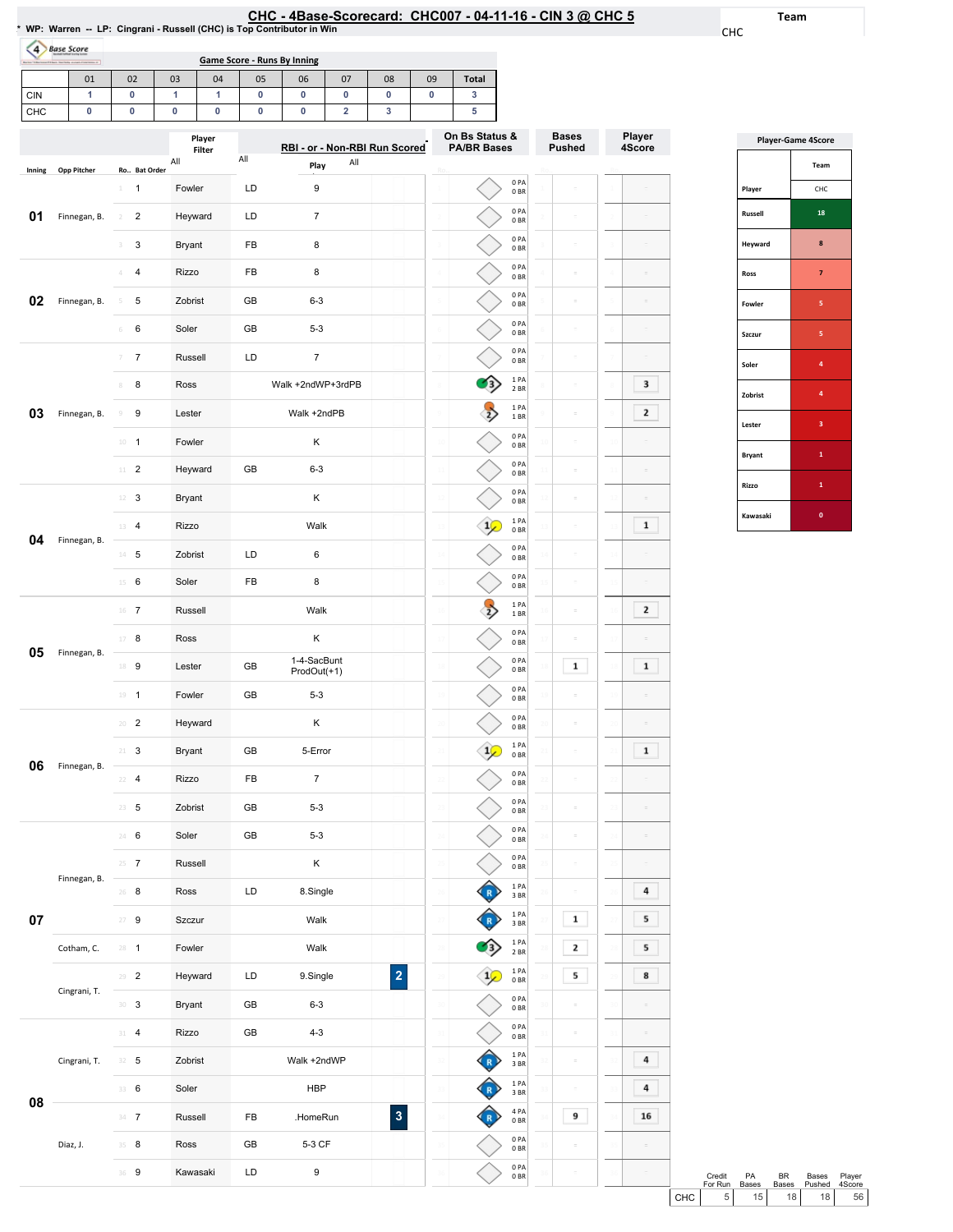## EIN - 4Base-Scorecard: CHC007 - 04-11-16 - CIN 3 @ CHC 5<br>\* WP: Warren -- LP: Cingrani - Russell (CHC) is Top Contributor in Win

Bases Pushed

Player 4Score

| <b>CIN</b>                                                            |  |  |  |  |  |  |  |  |  |  |  |
|-----------------------------------------------------------------------|--|--|--|--|--|--|--|--|--|--|--|
| CHC                                                                   |  |  |  |  |  |  |  |  |  |  |  |
| On Bs Status &<br><b>PA/BR Bases</b><br>RBI - or - Non-RBI Run Scored |  |  |  |  |  |  |  |  |  |  |  |

|                                            | $\mathbf{1}$     | Cozart       | 0<br>$\bigcirc$<br>LD<br>9.Single                  |  |
|--------------------------------------------|------------------|--------------|----------------------------------------------------|--|
|                                            | $\boldsymbol{2}$ | Suarez       | 0<br>◆<br>LD<br>5                                  |  |
|                                            | 3                | Votto        | 0<br>7.Single +2ndOnThrow<br>LD                    |  |
|                                            | $\pmb{4}$        | Phillips     | $\blacktriangleleft$<br>GB<br>6-3 ProdOut(+1)      |  |
| 01<br>02<br>03<br>04<br>05<br>06<br>$07\,$ | 5                | Mesoraco     | κ                                                  |  |
|                                            | 6                | <b>Bruce</b> | GB<br>$1 - 3$                                      |  |
|                                            | $\overline{7}$   | Duvall       | GB<br>$5 - 3$                                      |  |
|                                            | 8                | Finnegan     | Κ                                                  |  |
|                                            | 9                | Hamilton     | FB<br>.HomeRun                                     |  |
|                                            | $\mathbf{1}$     | Cozart       | ◆<br>GB<br>$1 - 3$                                 |  |
|                                            | $\boldsymbol{2}$ | Suarez       | FB<br>$\overline{7}$                               |  |
|                                            | 3                | Votto        | GB<br>$6 - 3$                                      |  |
|                                            | $\pmb{4}$        | Phillips     | くりのくり ゆうりつりつ<br>LD<br>8.Single +3rdSB              |  |
|                                            | 5                | Mesoraco     | GB<br>1-6-3 ProdOut(+1)                            |  |
|                                            | 6                | <b>Bruce</b> | Κ                                                  |  |
|                                            | $\overline{7}$   | Duvall       | Walk                                               |  |
|                                            | 8                | Finnegan     | LD<br>8.Single                                     |  |
|                                            | 9                | Hamilton     | LD<br>$\overline{7}$                               |  |
|                                            | $\mathbf{1}$     | De Jesus     | FB<br>9                                            |  |
|                                            | $\overline{2}$   | Suarez       | Κ                                                  |  |
|                                            | 3                | Votto        | Κ                                                  |  |
|                                            | $\pmb{4}$        | Phillips     | $\overline{7}$<br>FB                               |  |
|                                            | 5                | Mesoraco     | $\blacklozenge$<br>0<br>Walk DP'd-4-6-3            |  |
|                                            | 6                | Bruce        | $\overline{\mathbf{0}}$<br>GB 4-6-3-DP PredOut(-1) |  |
|                                            | $\overline{7}$   | Duvall       | $\overline{\phantom{a}}$<br>M<br>7.Double<br>LD    |  |
|                                            |                  |              | $\overline{\mathbf{0}}$<br>Out3rd-2-6-5-FC         |  |
|                                            | 8                | Finnegan     | 0<br>GB 2-6-5-FC +2ndOnThrow                       |  |
|                                            | 9                | Hamilton     | $\overline{\mathbf{0}}$<br>Κ                       |  |
|                                            | $\mathbf{1}$     | De Jesus     | 0<br>PU<br>3                                       |  |
|                                            | $\overline{2}$   | Suarez       | $\overline{\mathbf{0}}$<br>GB<br>$6 - 3$           |  |
| 08                                         | 3                | Votto        | $\vert$ 0 $\vert$<br>LD<br>9.Single                |  |
|                                            | 4                | Phillips     | $\vert 0 \vert$<br>GB<br>2-3 ProdOut(+1)           |  |
|                                            | $\,$ 5 $\,$      | Mesoraco     | $\vert$ 0<br>GB<br>$5 - 3$                         |  |
| 09                                         | 6                | <b>Bruce</b> | $\overline{\mathbf{0}}$<br>Κ                       |  |
|                                            | $\overline{7}$   | Duvall       | $\vert$ 0<br>Κ                                     |  |
|                                            | 8                | Schebler     | $\vert$ 0<br>Κ                                     |  |



Credit PA BR Bases Player<br>ForRun Bases Bases Pushed 4Score<br>CIN 3 15 7 11 36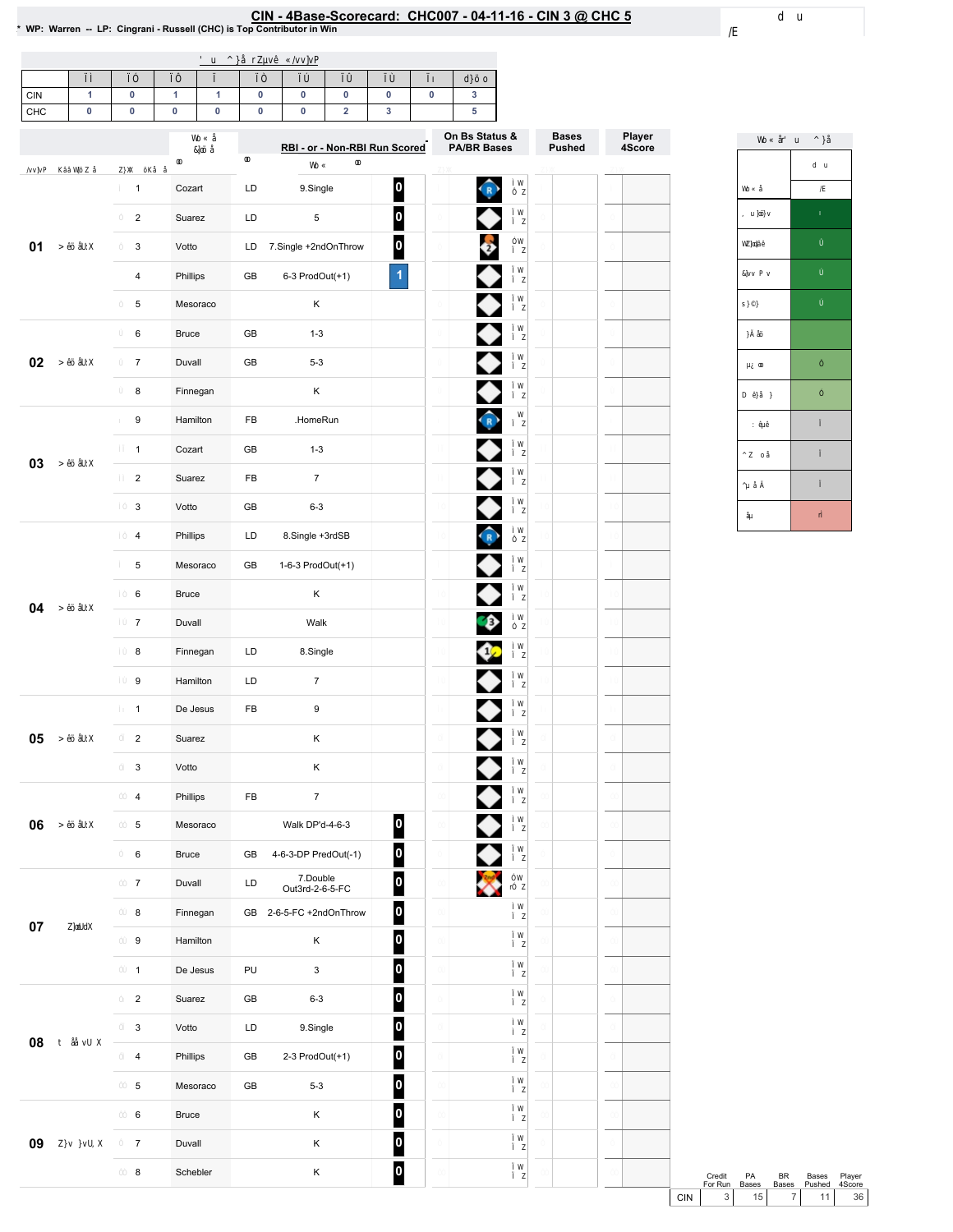

|                | CHC - 4BaseScore - Player 4Score by Batting Order<br>CHC007 - 04-11-16 - CIN 3 @ CHC 5<br>WP: Warren -- LP: Cingrani - Russell (CHC) is Top Contributor in Win |      |              |                |                      |                      |                  |                |                |                |                         |
|----------------|----------------------------------------------------------------------------------------------------------------------------------------------------------------|------|--------------|----------------|----------------------|----------------------|------------------|----------------|----------------|----------------|-------------------------|
|                |                                                                                                                                                                |      |              |                |                      |                      | <b>Bat Order</b> |                |                |                |                         |
| Player         | Position                                                                                                                                                       | Team | $\mathbf{1}$ | $\overline{2}$ | 3                    | $\overline{\bf{4}}$  | 5                | 6              | $\overline{7}$ | 8              | 9                       |
| <b>Russell</b> | SS                                                                                                                                                             | CHC  |              |                |                      |                      |                  |                | 18             |                |                         |
| Heyward        | <b>RF</b>                                                                                                                                                      | CHC  |              | 8              |                      |                      |                  |                |                |                |                         |
| <b>Ross</b>    | C                                                                                                                                                              | CHC  |              |                |                      |                      |                  |                |                | $\overline{7}$ |                         |
| Fowler         | CF                                                                                                                                                             | CHC  | $\sqrt{5}$   |                |                      |                      |                  |                |                |                |                         |
| <b>Szczur</b>  | PH                                                                                                                                                             | CHC  |              |                |                      |                      |                  |                |                |                | $\overline{\mathbf{5}}$ |
| Soler          | LF                                                                                                                                                             | CHC  |              |                |                      |                      |                  | $\overline{4}$ |                |                |                         |
| Zobrist        | 2B                                                                                                                                                             | CHC  |              |                |                      |                      | $\overline{4}$   |                |                |                |                         |
| Lester         | P                                                                                                                                                              | CHC  |              |                |                      |                      |                  |                |                |                | $\overline{\mathbf{3}}$ |
| <b>Bryant</b>  | 3B-LF                                                                                                                                                          | CHC  |              |                | $\blacktriangleleft$ |                      |                  |                |                |                |                         |
| <b>Rizzo</b>   | 1B                                                                                                                                                             | CHC  |              |                |                      | $\blacktriangleleft$ |                  |                |                |                |                         |
| Kawasaki       | PH-3B                                                                                                                                                          | CHC  |              |                |                      |                      |                  |                |                |                | $\bullet$               |

### CHC - 4Score Box - Player Totals All<br>WP: Warren -- LP: Cingrani - Russell (CHC) is Top Contributor in Win

|               |               | Batting<br>Order |                |                |                           |                     |                |                |                          |
|---------------|---------------|------------------|----------------|----------------|---------------------------|---------------------|----------------|----------------|--------------------------|
| Player        | Team Position | Nbr              | Credit For Run | PA Bases       | <b>BR</b> Bases           | <b>Bases Pushed</b> | Player 4Score  | Appearances    | <b>Productivity Rate</b> |
| Russell       | CHC SS        | $\overline{7}$   | $\mathbf{3}$   | $\,$ 5 $\,$    | $\mathbf{1}$              | $\boldsymbol{9}$    | 18             | 4              | 4.500                    |
| Heyward       | CHC RF        | $\overline{2}$   | 2              | 1              | $\mathsf{O}\xspace$       | $\,$ 5 $\,$         | 8              | 4              | 2.000                    |
| Ross          | CHC C         | 8                | $\pmb{0}$      | $\overline{c}$ | $\sqrt{5}$                | $\mathsf 0$         | $\overline{7}$ | 4              | 1.750                    |
| Fowler        | CHC CF        | $\mathbf{1}$     | $\mathbf 0$    |                | $\overline{2}$            | $\overline{2}$      | 5              | 4              | 1.250                    |
| Szczur        | CHC PH        | $\boldsymbol{9}$ | $\mathbf 0$    |                | $\mathsf 3$               | $\overline{1}$      | 5              | $\mathbf{1}$   | 5.000                    |
| Soler         | CHC LF        | 6                | $\mathbf{0}$   |                | $\ensuremath{\mathsf{3}}$ | $\mathsf{O}\xspace$ | $\overline{4}$ | $\overline{4}$ | 1.000                    |
| Zobrist       | CHC 2B        | 5                | $\mathbf 0$    |                | $\mathsf 3$               | $\mathsf 0$         | $\overline{4}$ | 4              | 1.000                    |
| Lester        | CHC P         | 9                | $\pmb{0}$      |                | $\mathbf{1}$              | $\overline{1}$      | 3              | $\overline{c}$ | 1.500                    |
| Bryant        | CHC 3B-LF     | 3                | $\mathbf 0$    | 1              | $\mathsf{O}\xspace$       | $\mathsf 0$         | $\overline{1}$ | 4              | 0.250                    |
| Rizzo         | CHC 1B        | $\overline{4}$   | $\mathbf 0$    |                | $\mathsf{O}\xspace$       | $\mathsf 0$         | $\overline{1}$ | 4              | 0.250                    |
| Kawasaki      | CHC PH-3B     | 9                | $\mathbf 0$    | $\mathsf 0$    | $\mathsf{O}\xspace$       | $\mathsf 0$         | $\mathsf 0$    | $\mathbf{1}$   | 0.000                    |
| <b>Totals</b> |               |                  | 5              | 15             | 18                        | 18                  | 56             | 36             | 1.556                    |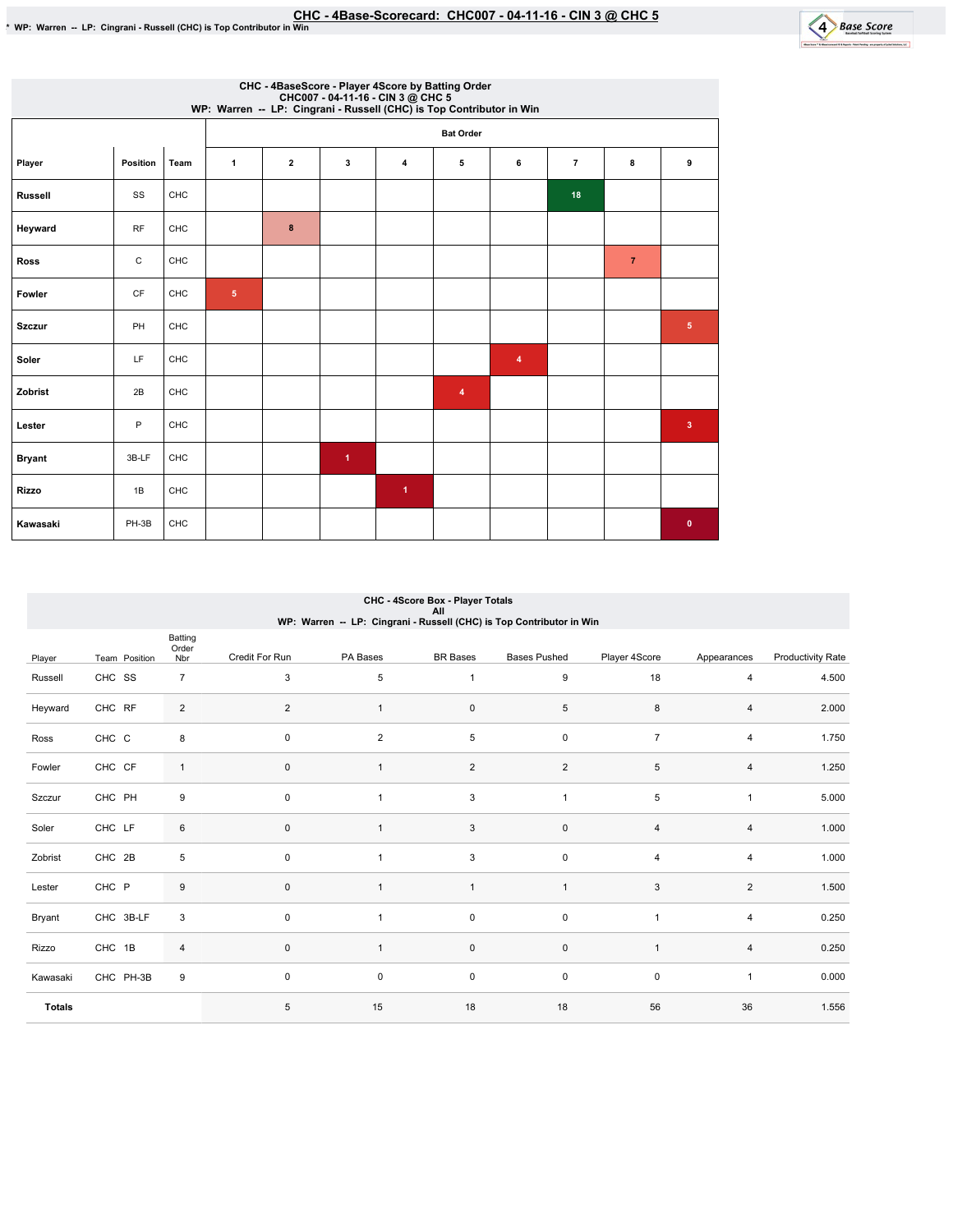

|                 | CIN - 4BaseScore - Player 4Score by Batting Order<br>CHC007 - 04-11-16 - CIN 3 @ CHC 5<br>WP: Warren -- LP: Cingrani - Russell (CHC) is Top Contributor in Win |            |                         |              |   |                |                  |      |                         |              |   |
|-----------------|----------------------------------------------------------------------------------------------------------------------------------------------------------------|------------|-------------------------|--------------|---|----------------|------------------|------|-------------------------|--------------|---|
|                 |                                                                                                                                                                |            |                         |              |   |                | <b>Bat Order</b> |      |                         |              |   |
| Player          | Position                                                                                                                                                       | Team       | $\mathbf{1}$            | $\mathbf{2}$ | 3 | $\overline{4}$ | 5                | 6    | $\overline{7}$          | 8            | 9 |
| Hamilton        | CF                                                                                                                                                             | <b>CIN</b> |                         |              |   |                |                  |      |                         |              | 9 |
| <b>Phillips</b> | 2B                                                                                                                                                             | <b>CIN</b> |                         |              |   | $\overline{7}$ |                  |      |                         |              |   |
| Finnegan        | P                                                                                                                                                              | <b>CIN</b> |                         |              |   |                |                  |      |                         | 6            |   |
| Votto           | 1B                                                                                                                                                             | <b>CIN</b> |                         |              | 6 |                |                  |      |                         |              |   |
| Cozart          | SS                                                                                                                                                             | <b>CIN</b> | $\overline{\mathbf{4}}$ |              |   |                |                  |      |                         |              |   |
| <b>Duvall</b>   | LF                                                                                                                                                             | <b>CIN</b> |                         |              |   |                |                  |      | $\overline{\mathbf{3}}$ |              |   |
| Mesoraco        | C                                                                                                                                                              | <b>CIN</b> |                         |              |   |                | $\overline{2}$   |      |                         |              |   |
| De Jesus        | SS-Dsub                                                                                                                                                        | <b>CIN</b> | $\mathbf{0}$            |              |   |                |                  |      |                         |              |   |
| Schebler        | PH                                                                                                                                                             | <b>CIN</b> |                         |              |   |                |                  |      |                         | $\mathbf{0}$ |   |
| <b>Suarez</b>   | 3B                                                                                                                                                             | <b>CIN</b> |                         | $\mathbf{0}$ |   |                |                  |      |                         |              |   |
| <b>Bruce</b>    | <b>RF</b>                                                                                                                                                      | <b>CIN</b> |                         |              |   |                |                  | $-1$ |                         |              |   |

### CIN - 4Score Box - Player Totals All<br>WP: Warren -- LP: Cingrani - Russell (CHC) is Top Contributor in Win

|               |            |               | Batting<br>Order |                |                |                     |                     |                |                |                          |
|---------------|------------|---------------|------------------|----------------|----------------|---------------------|---------------------|----------------|----------------|--------------------------|
| Player        |            | Team Position | Nbr              | Credit For Run | PA Bases       | <b>BR</b> Bases     | <b>Bases Pushed</b> | Player 4Score  | Appearances    | <b>Productivity Rate</b> |
| Hamilton      | CIN CF     |               | 9                | $\mathbf{1}$   | $\overline{4}$ | $\mathsf{O}\xspace$ | $\overline{4}$      | 9              | 3              | 3.000                    |
| Phillips      | CIN 2B     |               | $\overline{4}$   | $\mathbf{1}$   | $\mathbf{1}$   | 3                   | 2                   | $\overline{7}$ | 4              | 1.750                    |
| Finnegan      | <b>CIN</b> | P             | $\bf8$           | 1              | $\overline{c}$ | $\mathsf{O}\xspace$ | $\mathsf 3$         | 6              | 3              | 2.000                    |
| Votto         | CIN 1B     |               | 3                | $\mathbf 0$    | 3              | $\mathbf{1}$        | $\overline{2}$      | 6              | 4              | 1.500                    |
| Cozart        | CIN SS     |               | $\mathbf{1}$     | $\pmb{0}$      | $\mathbf{1}$   | $\mathbf{3}$        | $\mathsf 0$         | $\overline{4}$ | $\overline{2}$ | 2.000                    |
| Duvall        | CIN LF     |               | $\overline{7}$   | $\mathbf 0$    | 3              | $\mathsf{O}\xspace$ | $\mathsf 0$         | $\sqrt{3}$     | 4              | 0.750                    |
| Mesoraco      | CIN C      |               | $\,$ 5 $\,$      | $\mathbf 0$    |                | $\mathsf{O}\xspace$ | $\overline{1}$      | $\overline{2}$ | 4              | 0.500                    |
| De Jesus      |            | CIN SS-Dsub   | $\mathbf{1}$     | $\mathbf{0}$   | $\mathsf 0$    | $\mathsf{O}\xspace$ | $\mathsf 0$         | $\mathsf 0$    | $\overline{2}$ | 0.000                    |
| Schebler      | CIN PH     |               | 8                | $\mathbf 0$    | 0              | $\mathsf 0$         | $\mathsf 0$         | $\mathbf 0$    | 1              | 0.000                    |
| Suarez        | CIN 3B     |               | $\overline{2}$   | $\mathbf{0}$   | $\mathsf 0$    | $\mathsf 0$         | $\mathsf 0$         | $\mathsf 0$    | $\overline{4}$ | 0.000                    |
| Bruce         | CIN RF     |               | 6                | $\mathbf 0$    | 0              | $\mathsf{O}\xspace$ | $-1$                | $-1$           | 4              | $-0.250$                 |
| <b>Totals</b> |            |               |                  | 3              | 15             | $\overline{7}$      | 11                  | 36             | 35             | 1.029                    |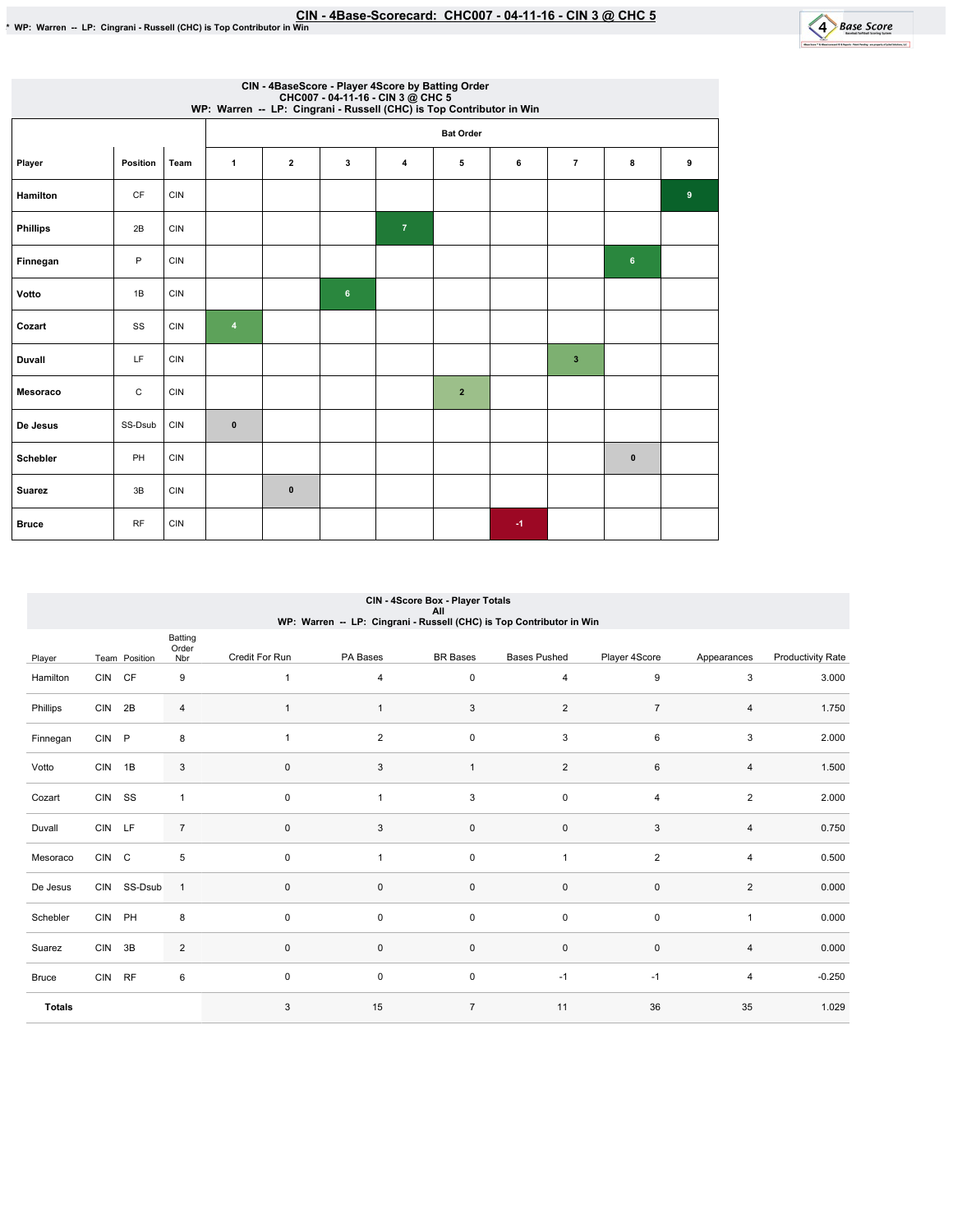| CHC - 4Base-Scorecard: CHC007 - 04-11-16 - CIN 3 @ CHC 5<br>* WP: Warren -- LP: Cingrani - Russell (CHC) is Top Contributor in Win |               |        |                         |                            |                                   |                                       |                                     |                                                 |                                       |  |
|------------------------------------------------------------------------------------------------------------------------------------|---------------|--------|-------------------------|----------------------------|-----------------------------------|---------------------------------------|-------------------------------------|-------------------------------------------------|---------------------------------------|--|
|                                                                                                                                    |               |        |                         | Detail by Bat Order/Player |                                   |                                       |                                     | $\left( 4\right)$                               | <b>Base Score</b>                     |  |
| <b>Bat Order</b>                                                                                                                   | Player        | Inning | Play Text               | <b>LOBStatus</b>           | Credit For Run                    | PA Bases                              | <b>BR</b> Bases                     | <b>Bases Pushed</b>                             | Player 4Score                         |  |
|                                                                                                                                    |               | 01     | 9                       |                            | $\mathsf 0$                       | $\mathsf{O}\xspace$                   | $\mathsf 0$                         | $\mathsf{O}\xspace$                             | $\mathbf 0$                           |  |
|                                                                                                                                    |               | 03     | Κ                       |                            | $\mathbf 0$                       | $\mathbf 0$                           | $\mathsf 0$                         | $\mathsf{O}\xspace$                             | $\mathbf 0$                           |  |
| $\mathbf{1}$                                                                                                                       | Fowler        | 05     | $5-3$                   |                            | $\boldsymbol{0}$                  | $\mathbf 0$                           | $\mathsf 0$                         | 0                                               | $\mathbf 0$                           |  |
|                                                                                                                                    |               | 07     | Walk                    | Left on 3rd                | $\mathsf 0$                       | 1                                     | $\overline{c}$                      | $\overline{2}$                                  | $\,$ 5 $\,$                           |  |
|                                                                                                                                    |               |        |                         | <b>Player Totals</b>       | $\underline{0}$                   | $\overline{1}$                        | $\overline{2}$                      | $\underline{2}$                                 | $\overline{5}$                        |  |
|                                                                                                                                    |               | 01     | $\overline{7}$          |                            | $\mathbf 0$                       | $\mathsf{O}\xspace$                   | $\mathbf 0$                         | $\mathsf 0$                                     | $\mathsf{O}\xspace$                   |  |
|                                                                                                                                    |               | 03     | $6 - 3$                 |                            | $\mathbf 0$                       | $\mathbf 0$                           | $\mathsf 0$                         | $\mathsf{O}\xspace$                             | $\mathsf{O}\xspace$                   |  |
| $\overline{2}$                                                                                                                     | Heyward       | 06     | Κ                       |                            | $\mathbf 0$                       | $\mathbf 0$                           | $\mathsf 0$                         | $\mathsf{O}\xspace$                             | $\mathbf 0$                           |  |
|                                                                                                                                    |               | 07     | 9.Single                | Left on 1st                | $\overline{2}$                    | $\mathbf{1}$                          | $\mathsf 0$                         | 5                                               | $\,8\,$                               |  |
|                                                                                                                                    |               |        |                         | <b>Player Totals</b>       | $\ensuremath{\mathsf{2}}$         | $\overline{1}$                        | $\overline{0}$                      | $\underline{5}$                                 | $\underline{8}$                       |  |
|                                                                                                                                    |               | 01     | 8                       |                            | $\mathsf 0$                       | $\mathbf 0$                           | $\mathbf 0$                         | $\mathbf 0$                                     | $\mathsf{O}\xspace$                   |  |
|                                                                                                                                    |               | 04     | Κ                       |                            | $\mathbf 0$                       | $\mathbf 0$                           | $\mathsf 0$                         | $\mathbf 0$                                     | $\mathsf{O}\xspace$                   |  |
| $\mathbf{3}$                                                                                                                       | <b>Bryant</b> | 06     | 5-Error                 | Left on 1st                | $\mathbf 0$                       | $\mathbf{1}$                          | $\mathsf 0$                         | $\mathsf{O}\xspace$                             | $\mathbf{1}$                          |  |
|                                                                                                                                    |               | 07     | $6 - 3$                 |                            | $\mathbf 0$                       | $\mathbf 0$                           | $\mathsf 0$                         | $\mathsf{O}\xspace$                             | $\mathsf{O}\xspace$                   |  |
|                                                                                                                                    |               |        |                         | <b>Player Totals</b>       | $\underline{0}$                   | $\overline{1}$                        | $\overline{0}$                      | $\underline{0}$                                 | $\overline{1}$                        |  |
|                                                                                                                                    |               | 02     | 8                       |                            | $\mathsf 0$                       | $\mathsf{O}\xspace$                   | $\mathsf 0$                         | $\mathbf 0$                                     | $\mathbb O$                           |  |
|                                                                                                                                    |               | 04     | Walk                    | Left on 1st                | $\mathbf 0$                       | $\mathbf{1}$                          | $\mathsf{O}\xspace$                 | $\mathsf 0$                                     | $\mathbf{1}$                          |  |
| $\overline{4}$                                                                                                                     | Rizzo         | 06     | $\overline{7}$          |                            | $\mathbf 0$                       | $\mathsf 0$                           | $\mathsf{O}\xspace$                 | $\mathsf{O}\xspace$                             | $\mathsf 0$                           |  |
|                                                                                                                                    |               | 08     | $4 - 3$                 |                            | $\mathbf 0$                       | $\mathsf 0$                           | $\mathbf 0$                         | $\mathsf{O}\xspace$                             | $\mathsf 0$                           |  |
|                                                                                                                                    |               |        |                         | <b>Player Totals</b>       | $\underline{0}$                   | $\overline{1}$                        | $\overline{0}$                      | $\underline{0}$                                 | $\overline{1}$                        |  |
|                                                                                                                                    |               | 02     | $6 - 3$                 |                            | $\mathbf 0$                       | $\mathsf 0$                           | $\mathbf 0$                         | $\mathsf 0$                                     | $\mathsf 0$                           |  |
|                                                                                                                                    |               | 04     | 6                       |                            | $\mathsf 0$                       | $\mathsf 0$                           | $\mathsf{O}\xspace$                 | $\mathsf{O}\xspace$                             | $\mathsf{O}\xspace$                   |  |
| $5\,$                                                                                                                              | Zobrist       | 06     | $5-3$                   |                            | $\mathbf 0$                       | $\mathbf 0$                           | $\mathsf{O}\xspace$                 | $\mathsf{O}\xspace$                             | $\mathsf 0$                           |  |
|                                                                                                                                    |               | 08     | Walk +2ndWP             |                            | $\mathsf 0$                       | $\mathbf{1}$                          | 3                                   | 0                                               | $\overline{4}$                        |  |
|                                                                                                                                    |               |        |                         | <b>Player Totals</b>       | $\underline{0}$                   | $\overline{1}$                        | $\overline{3}$                      | $\underline{0}$                                 | $\overline{4}$                        |  |
|                                                                                                                                    |               | 02     | $5-3$                   |                            | $\mathsf{O}\xspace$               | $\mathsf{O}\xspace$                   | $\mathsf 0$                         | $\mathsf{O}\xspace$                             | $\mathsf{O}\xspace$                   |  |
|                                                                                                                                    |               | 04     | 8                       |                            | $\mathsf 0$                       | $\mathsf{O}\xspace$                   | $\mathsf 0$                         | $\mathsf{O}\xspace$                             | $\mathsf{O}\xspace$                   |  |
| 6                                                                                                                                  | Soler         | 07     | $5-3$                   |                            | $\mathbf 0$                       | $\mathsf{O}\xspace$                   | $\mathsf 0$                         | $\mathsf{O}$                                    | $\mathsf{O}\xspace$                   |  |
|                                                                                                                                    |               | 08     | <b>HBP</b>              |                            | $\mathbf 0$                       | $\mathbf{1}$                          | 3                                   | $\mathsf{O}$                                    | $\overline{4}$                        |  |
|                                                                                                                                    |               |        |                         | <b>Player Totals</b>       | $\underline{0}$                   | $\overline{1}$                        | $\overline{3}$                      | $\underline{0}$                                 | $\overline{4}$                        |  |
|                                                                                                                                    |               | 03     | $\overline{7}$          |                            | $\mathbf 0$                       | $\mathsf{O}\xspace$                   | $\mathsf 0$                         | $\mathbf 0$                                     | $\mathsf{O}\xspace$                   |  |
|                                                                                                                                    |               | 05     | Walk                    | Left on 2nd                | $\mathbf 0$                       | $\mathbf{1}$                          | $\mathbf{1}$                        | $\mathsf 0$                                     | $\sqrt{2}$                            |  |
| $\overline{7}$                                                                                                                     | Russell       | 07     | Κ                       |                            | $\mathbf 0$                       | $\mathsf{O}\xspace$                   | $\mathbf 0$                         | $\mathsf{O}\xspace$                             | $\mathsf{O}\xspace$                   |  |
|                                                                                                                                    |               | 08     | .HomeRun                |                            | 3                                 | $\overline{4}$                        | $\mathbf 0$                         | 9                                               | $16\,$                                |  |
|                                                                                                                                    |               |        |                         | <b>Player Totals</b>       | $\underline{3}$                   | $\overline{5}$                        | $\overline{1}$                      | $\underline{9}$                                 | 18                                    |  |
|                                                                                                                                    |               | 03     | Walk +2ndWP+3rdPB       | Left on 3rd                | $\mathbf 0$                       | $\mathbf{1}$                          | $\overline{2}$                      | $\mathsf{O}$                                    | $\ensuremath{\mathsf{3}}$             |  |
|                                                                                                                                    |               | 05     | Κ                       |                            | $\mathbf 0$                       | $\mathsf{O}\xspace$                   | $\mathbf 0$                         | $\mathbf 0$                                     | $\mathsf{O}\xspace$                   |  |
| 8                                                                                                                                  | Ross          | 07     | 8.Single                |                            | $\mathsf 0$                       | $\mathbf{1}$                          | 3                                   | $\mathsf{O}\xspace$                             | $\overline{4}$                        |  |
|                                                                                                                                    |               | 08     | 5-3 CF                  |                            | $\mathsf 0$                       | $\mathsf{O}\xspace$                   | $\mathsf 0$                         | $\mathsf{O}\xspace$                             | $\mathsf{O}\xspace$                   |  |
|                                                                                                                                    |               |        |                         | <b>Player Totals</b>       | $\underline{0}$                   | $\overline{2}$                        | $\overline{5}$                      | $\underline{0}$                                 | $\underline{7}$                       |  |
|                                                                                                                                    |               | 03     | Walk +2ndPB             | Left on 2nd                | $\mathbf 0$<br>$\mathbf 0$        | $\mathbf{1}$<br>$\mathsf{O}\xspace$   | $\mathbf{1}$<br>$\mathsf{O}\xspace$ | $\mathbf 0$<br>$\mathbf{1}$                     | $\sqrt{2}$<br>$\mathbf{1}$            |  |
|                                                                                                                                    | Lester        | 05     | 1-4-SacBunt ProdOut(+1) |                            |                                   |                                       |                                     |                                                 |                                       |  |
| 9                                                                                                                                  |               | 07     | Walk                    | <b>Player Totals</b>       | $\underline{0}$<br>$\mathbf 0$    | $\overline{1}$<br>$\mathbf{1}$        | $\overline{1}$<br>$\,$ 3 $\,$       | $\overline{1}$<br>$\mathbf{1}$                  | $\underline{3}$<br>$\sqrt{5}$         |  |
|                                                                                                                                    | Szczur        |        |                         | <b>Player Totals</b>       |                                   |                                       |                                     |                                                 |                                       |  |
|                                                                                                                                    |               | 08     | 9                       |                            | $\underline{0}$<br>$\mathbf 0$    | $\overline{1}$<br>$\mathsf{O}\xspace$ | $\overline{3}$<br>$\mathsf 0$       | $\underline{\mathbf{1}}$<br>$\mathsf{O}\xspace$ | $\overline{5}$<br>$\mathsf{O}\xspace$ |  |
|                                                                                                                                    | Kawasaki      |        |                         | <b>Player Totals</b>       |                                   | $\underline{0}$                       | $\underline{0}$                     | $\underline{0}$                                 |                                       |  |
|                                                                                                                                    |               |        | <b>Grand Total</b>      |                            | $\underline{0}$<br>$\overline{5}$ | 15                                    | 18                                  | 18                                              | $\underline{0}$<br>56                 |  |
|                                                                                                                                    |               |        |                         |                            |                                   |                                       |                                     |                                                 |                                       |  |